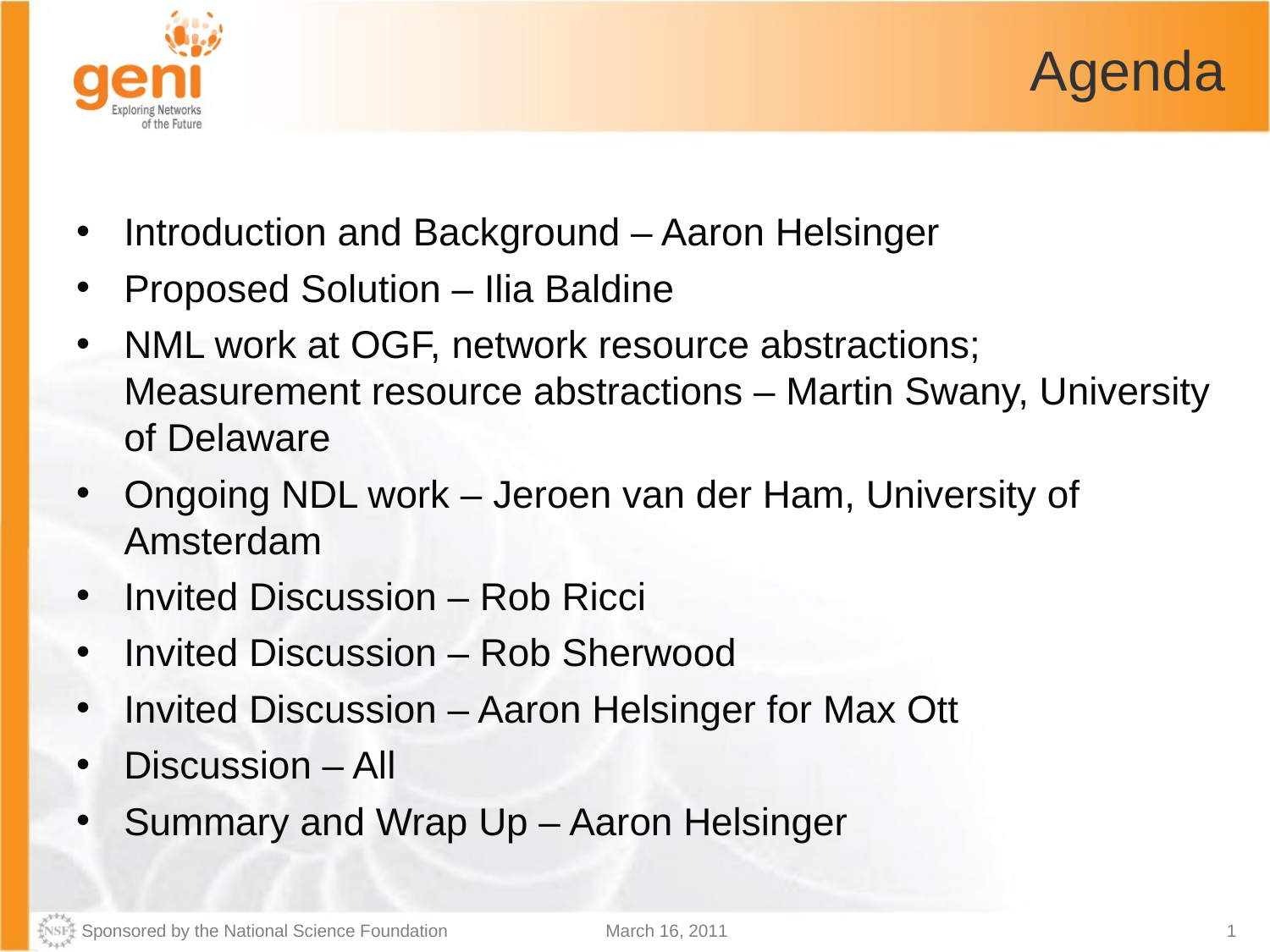

## **RSpecs: Summary and Wrap Up**

## **Aaron Helsinger – ahelsing@bbn.com March 16, 2011 www.geni.net**

Sponsored by the National Science Foundation March 16, 2011 March 16, 2011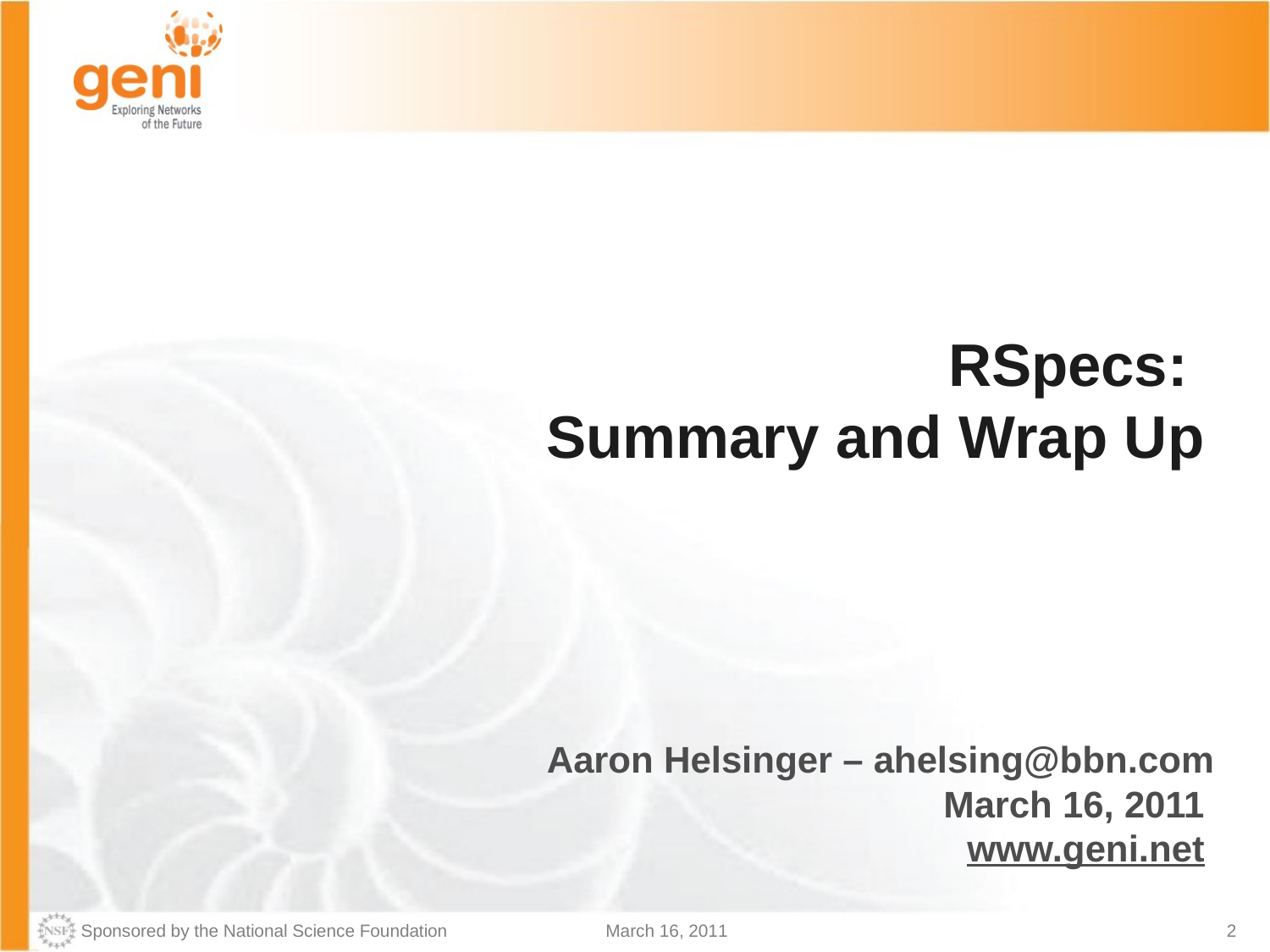

- ProtoGENI RSpec V2 with Extensions is the format on the wire
	- AM API will specify that format
- Aggregates can run translators
	- Ilia demonstrated a PG request RSpecs -> NDL converter
- Come to agreement on basic semantics (when?)
	- NML for Layer 2
	- Ilia proposed an ontology for compute & storage resources
	- Kansei, OMF, etc must work on wireless resources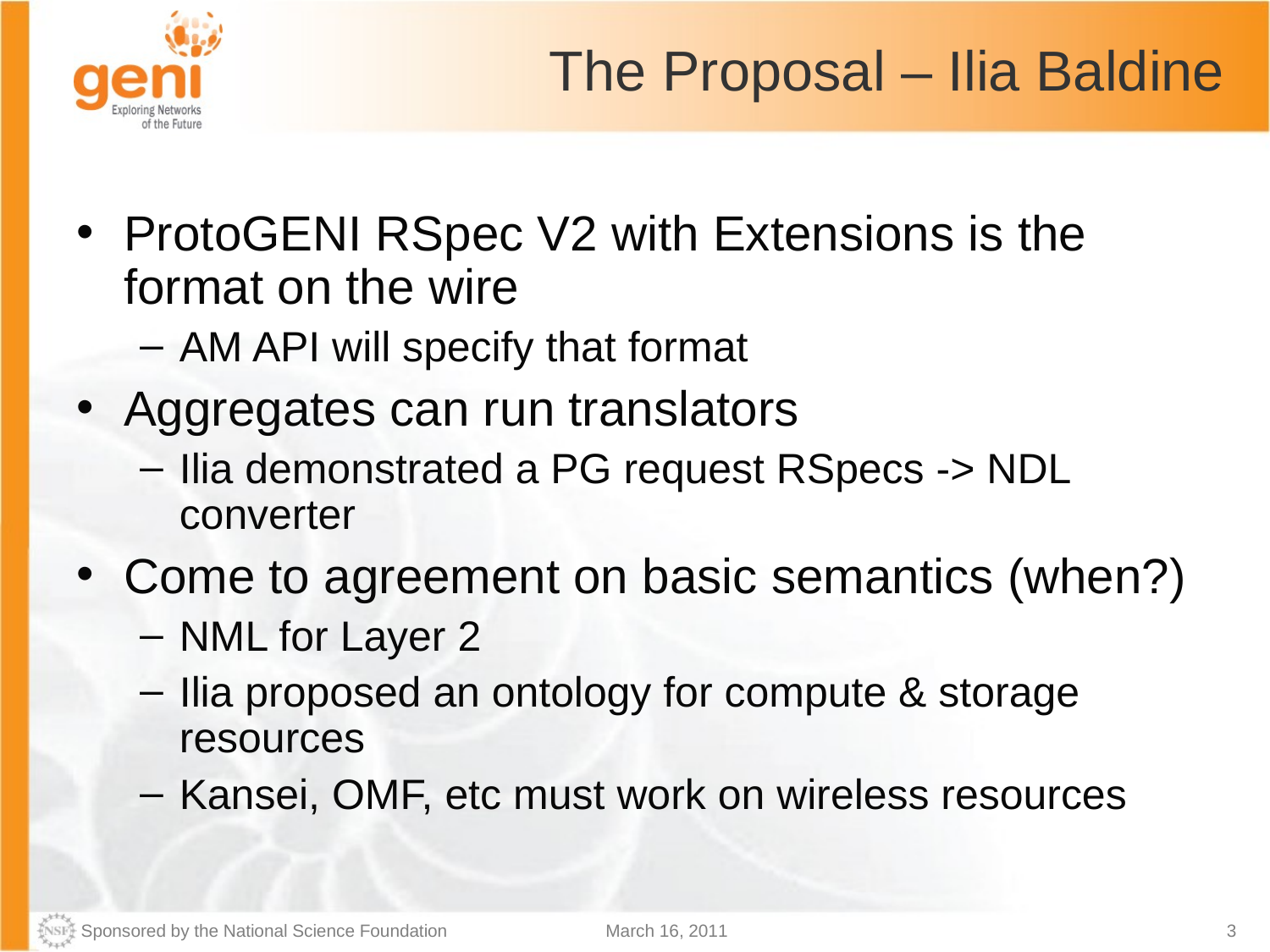

## Discussion Summary

• Key points made in discussion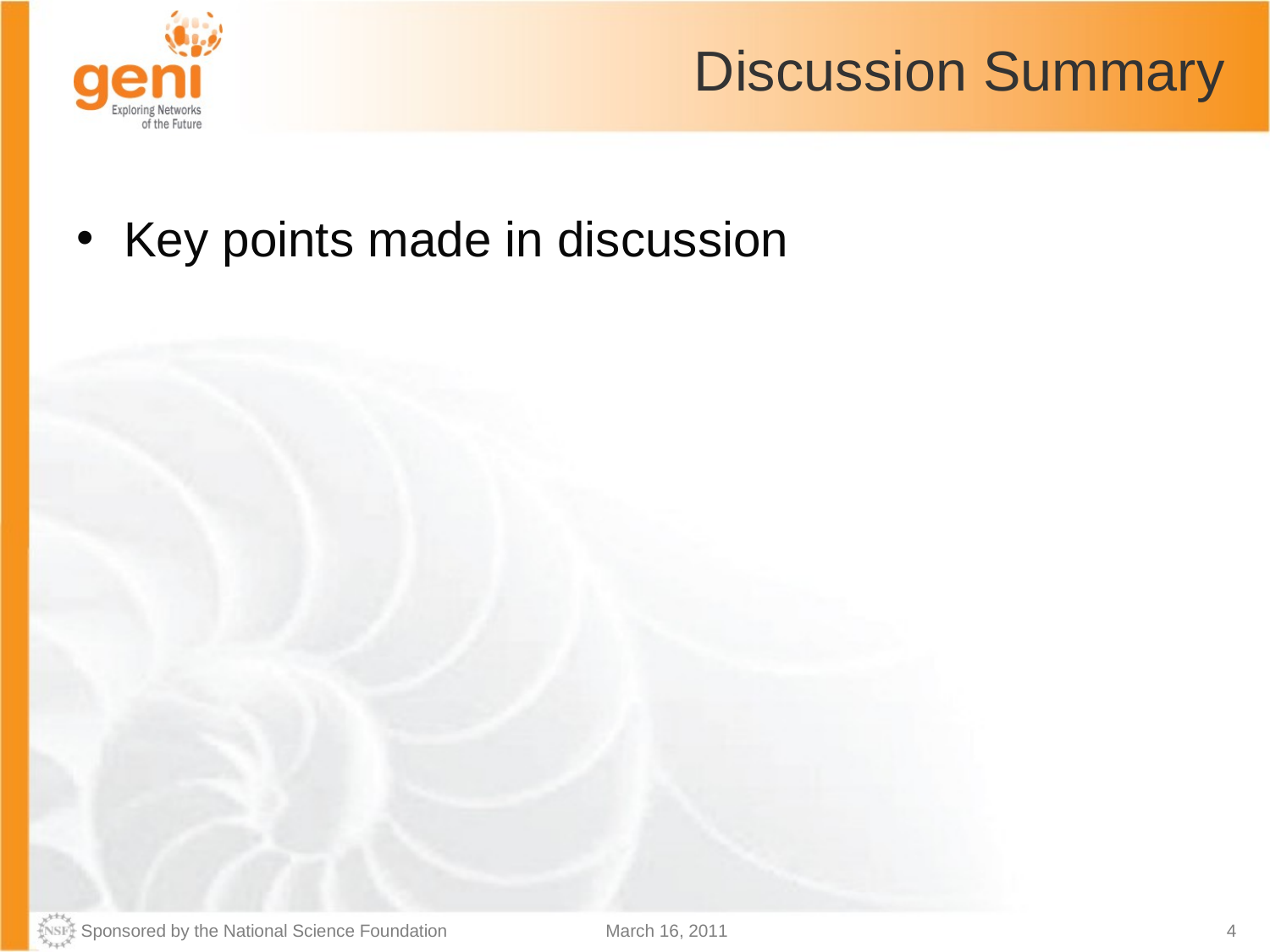

- GENI will use ProtoGENI Rspec V2 on the wire
- Aggregates can use Translators
- Agree on Semantics
	- Ongoing discussion via email/phone calls